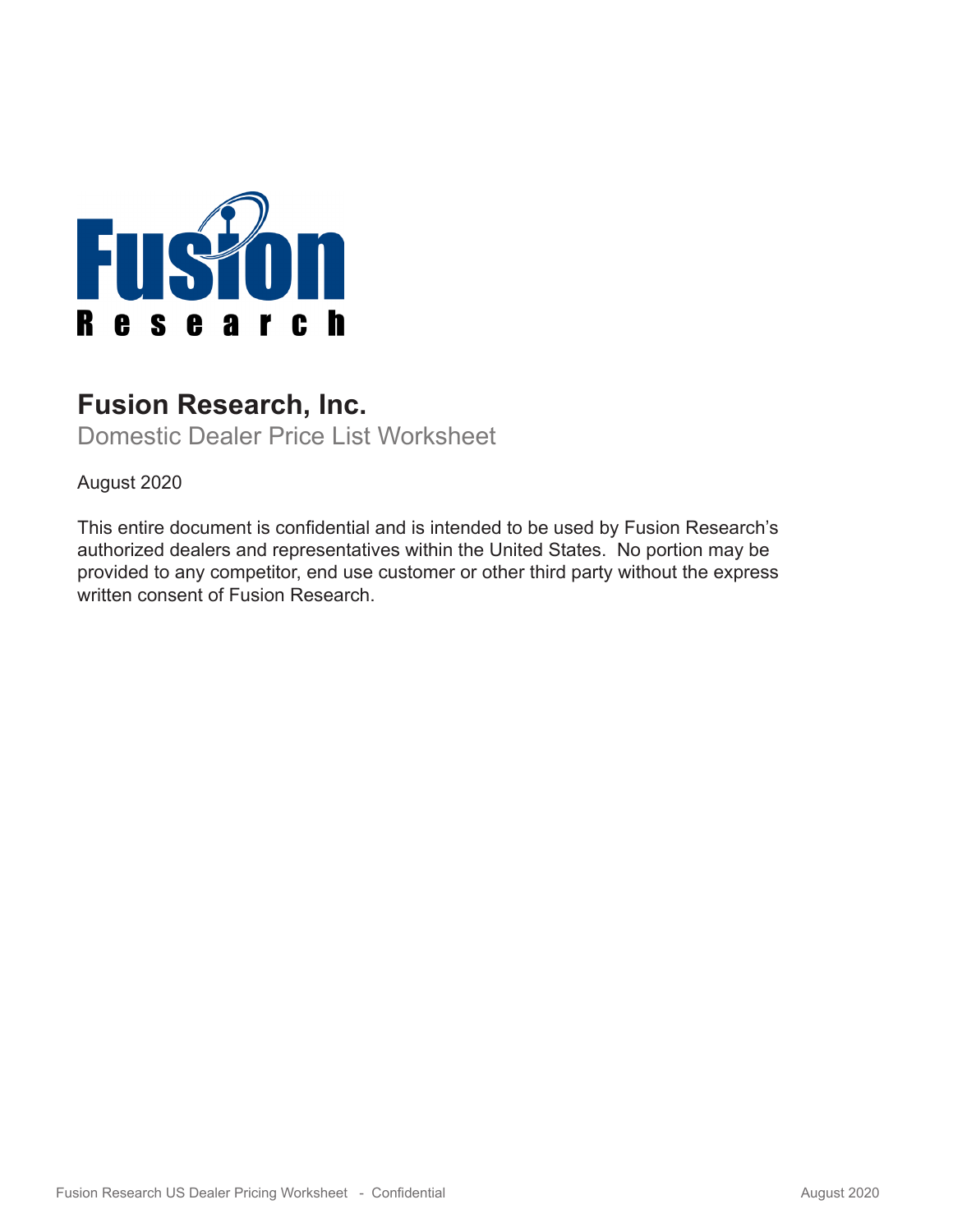



*Fusion Research sells its products through authorized dealers and select products through rep/distribution channels only. All Fusion products require installation and as such Fusion does not support any other sales channel nor does it support the selling of its product over the Internet.*

#### **Authorized Dealers:**

Integrators interested in becoming an authorized dealer must complete a dealer application form, credit card authorization form and provide a resellers permit. These forms are available through an inquiry to info@fusionrd.com, completed forms should be emailed to: orders@fusionrd.com or faxed to 208.693.7429.

#### **Order Processing:**

Orders received after 3pm EST will be processed the next business day, payment is made at the beginning of the build cycle. Fusion builds each **movie** server to order and takes them through an extensive QC process. Because of this, orders generally require 7 days to process and ship out. It is strongly recommended that dealers give themselves enough time to bring the product in and set it up in their facility before heading to the installation site.

#### **Shipping:**

Fusion products ship ground from California at dealers expense. Expedited shipping may be available upon request.

## **Refund & Return Policy:**

*MOVIE SERVER & PLAYERS:* Fusion provides a 14-day (calendar day) refund from the date of receipt of a product. To qualify, you must have an RMA (return merchandise authorization) and the product must be undamaged and returned complete with all accessories and original packaging. A 25% re-stocking charge will be applied to all products that are opened. No refunds are allowed on products past this time period without written authorization. Fusion provides a 30-day (calendar day) return policy for company credit toward other products following all the guidelines outlined above for refunds. No returns are permitted after the 30 day period has elapsed. No refunds or returns are permitted after the 14 day period has elapsed.

*THIRD PARTY NETWORK ATTACHED STORAGE DEVICES:* Are special ordered by Fusion and all sales are final

*MUSIC SERVERS:* Fusion provides a 14-day (calendar day) refund from the date of receipt of a product. To qualify, you must have an RMA (return merchandise authorization) and the product must be undamaged and returned complete with all accessories and original packaging. A 25% re-stocking charge will be applied to all products that are missing packaging or accessories. Fusion provides a 30-day (calendar day) return policy for company credit toward other products following all the guidelines outlined above for refunds. No refunds or returns are permitted after the 30 day period has elapsed. No refunds are allowed on products past this time period without written authorization. No refunds or returns are permitted after the 14 day period has elapsed.

#### **Demo Products:**

Fusion has a demo program for their authorized dealers. Dealers must agree to keep the product on display for 12 months before turning it. Please contact Fusion for the separate demo form.

#### **Tech Support:**

Fusion offers very comprehensive tech support. Help is available from 8:30am-4:30pm PST. Dealers may reach Fusion tech support by the company's main phone line (925.217.1233). For non-critical tech support dealers may also choose to e-mail: support@fusionrd.com.

#### **Warranty:**

Fusion warranties movie related products for a period of 13 months from the time of shipment. Outside of that time, please contact Fusion directly for a price quote on any repairs.

#### **Supporting Software:**

Fusion movie servers require a license of AnyDVD HD (not provided by Fusion) to archive commercial DVDs, Blu-ray & UHD.

## **Full Terms & Conditions:**

For full terms and conditions, refer to the Fusion dealer application.